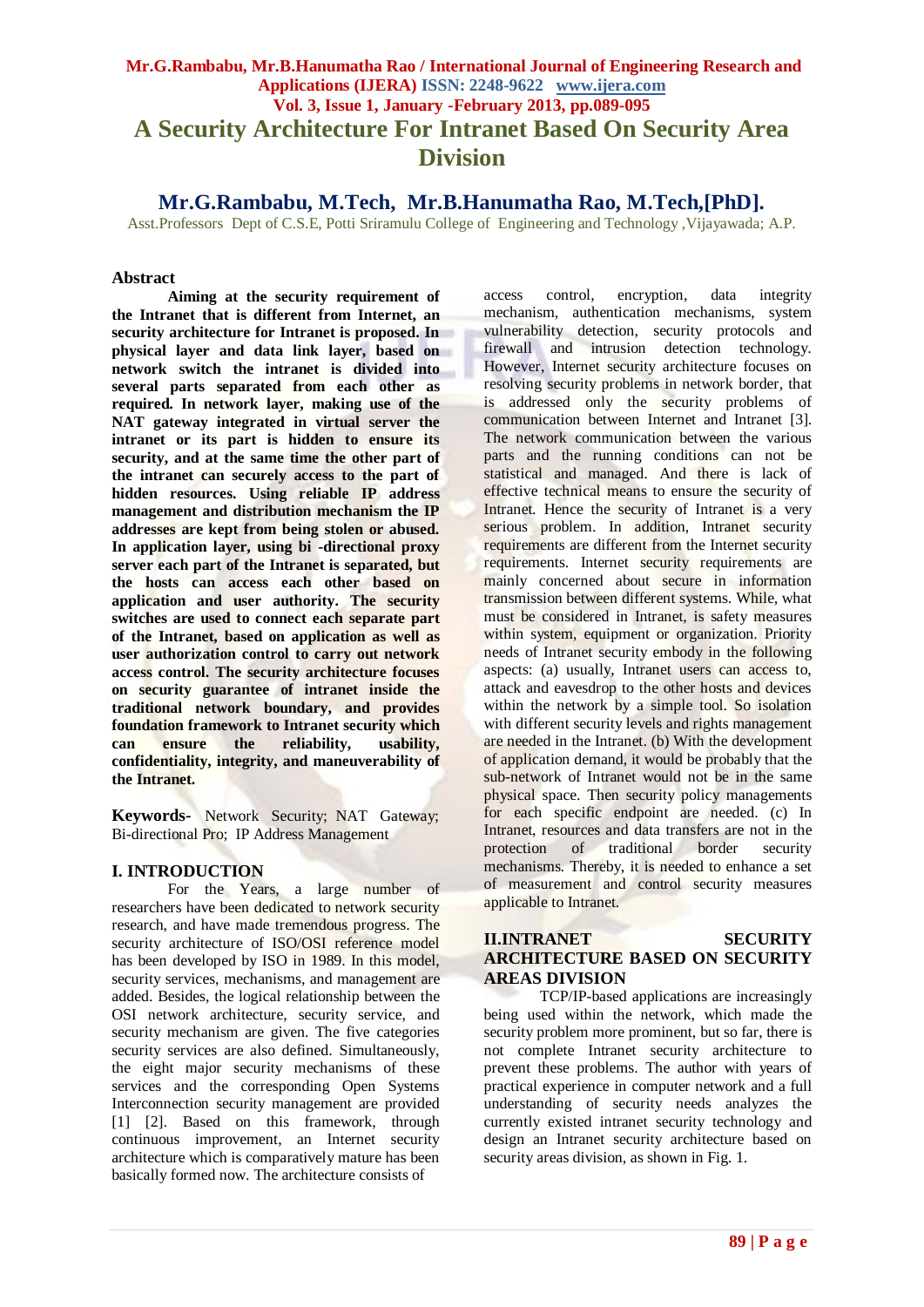

Figure 1.An Intranet security architecture based on security area divison.

(a) In the physical layer and data link layer, according to specific needs, network switches or other network devices are used to divide a large network into a number of mutually isolated subnet (security area), and each subnet can have different security levels.

In the network layer, designs like NAT gateways can be used to screen the subnet that requires security protection, therefore the screened subnet is not visible to the outside, and at the same time, the virtual server can be used to access one or several hosts of the screened subnet.

(c) Secure reliable network address management and distribution mechanism is used to prevent IP address embezzlement or abuse in order to ensure the safe operation of the network.

(d) In the transport layer and application layer, interconnect devices are used to connect isolated subnet, and hosts in different subnet can access each other by using application and user authorization mechanisms.

(e) The secure switches are used to connect the various parts in this isolated Intranet, but hosts in different isolated parts can access each other by using user authorization control or other controls, such as application control, network traffic control, and time control.

Intranet security system architecture based on Fig. 1 is shown in Fig. 2.



Figure 2. The structure of Intranet security system.

First, switches or other techniques are used to divide the whole Intranet into a number of subnets (security area) with different security level, the security area can be a physical subnet or a logically constitute virtual subnet. In a subnet, network address management server can be used to complete the allocation and management of IP addresses, effectively preventing IP address embezzlement or abuse widely existed in Intranet. Subnet boundary connection device is used to connect among the subnets. Based on different situations, the network layer which is convenient and transparent to users can be chosen to complete interconnection NAT gateways integrated in virtual server, or the application layer with high security can be selected to complete interconnection bidirectional proxy server. Multi-layer security switches can be used to complete security area division in the physical layer, data link layer and network layer. In the transport layer and application layer, user authorization or other applications is adopted to complete end-to-end access among users in the security area.

## **III.DIVISION OF INTRANET SECURITY AREA**

When the Intranet just began to develop, the network size was small, and the application scope was narrow. The understanding on network security and management is light level. Due to all of these and other reasons, the whole Intranet belongs to a local area network normally. That is, all hosts or devices of the network reside in a very same broadcast domain. Supposing that A denotes the set of all the hosts or network devices within Intranet, and B represents the set of all the hosts or network devices of any one broadcast domain in an Intranet. Then:

*A=B* (1)

Intranet with the nature of equation (1) has the advantage of simple structure, easy to use, etc. But shortcomings as follows also exists [4]: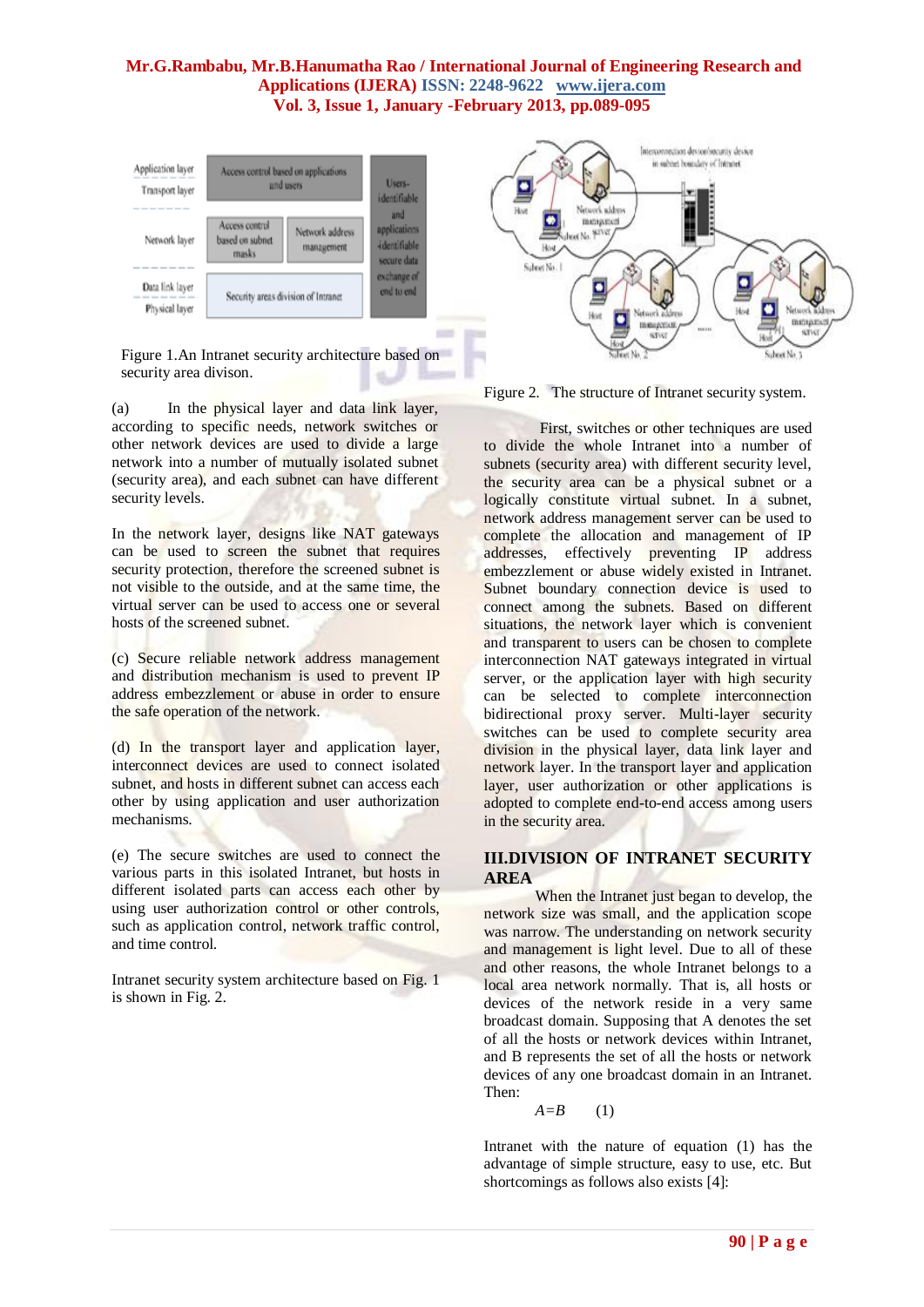(a) The existence of serious security risks. Any user can attack the other hosts or network devices in the network, or listen in other users' communication data by a simple tool. Virus can easily spread throughout the entire Intranet.

(b) With the expansion of the network, effective traffic decreased significantly. This is mainly because in the Intranet communications among the host or the network devices must use the protocols that broadcast messages periodically, such as ARP. And these broadcast messages share as high as, even more than 50% of the entire network traffic sometimes.

The entire network can be divided into m subnets (security area) according to a certain regulation by using switches. The subnets connect with each other through routers, gateways, proxy servers, etc. Then network security devices can be set up at the boundary devices, so as to ensure the communication security between each subnet, as shown in Fig. 3.



Figure 3. An Intranet divided into subnets

The subnet division shown in Fig. 3 can follow the following principles:

(a) Dividing physical subnets based on physical location. For example, hosts in an office or an office building can be regarded as a subnet.

(b) Dividing the network into VLAN based on the logical relationship. For example, the Intranet can be divided into subnets according to the organization's departments. Then all

departments are not necessarily physically adjacent. It is supposed that, A denotes the set of all the hosts or network devices within Intranet, and B represents the set of all the hosts or network devices of any one broadcast domain in an intranet. Then:

$$
B_i \subset A \text{ and } B_1 \cup B_2 \cup ... \cup B_m = A
$$
 (2)  
Divided into subetworks, the broadcasting

is confined to the subnet, making the broadcast traffic within the Intranet greatly reduced. And network security problems are also confined to the subnet. Then the network management becomes convenient.

Supposing that, the Intranet is composed of m hosts, and every host send n broadcast packets per second. Then, for the Intranet without divided into subnets, there are m×n broadcast packets per second in the Intranet. While, if the Intranet is divided into p subnets, and the host number of the largest subnet is  $q \text{ (q} \leq m)$ , the number of broadcast packets per second will be less than  $q \times n$ .

When the Intranet is divided into some independent and interconnected subnets, each subnet can be managed under the specific circumstances using different security technologies.

## **IV.NAT GATEWAY WITH VIRTUAL SERVER FUNCTION**

#### **A. NAT model**

NAT (Network Address Translation) is a standard drafted by IETF (Internet Engineering Task Force) . Network addresses can be mapped from one address space to another address space by NAT technology. NAT technology is used for two purposes: the first purpose is to keep some certain IP addresses for the Intranet reuse, which allows the Intranet only using one or several valid IP addresses to connect the Internet, solving the IP address shortage problem; the second purpose is to hide Intranet IP addresses from the Internet, so that the Internet user can not access the Intranet device directly, which provides protection to Intranet security. NAT model is shown in Fig. 4.



Define: NAT function *N*:

*N*(*Pack,T*)  $\Box$  *Snd*(*Md*1(*Parse*(*Pack*))) *T*  $\Box$  *req*; (3) *Snd* (*MdT*) 2(*Parse*(*Pack*)))  $\Box$ *resp*;

The structure of *Pack* is *Pack(Header, Data)*. *Header* is the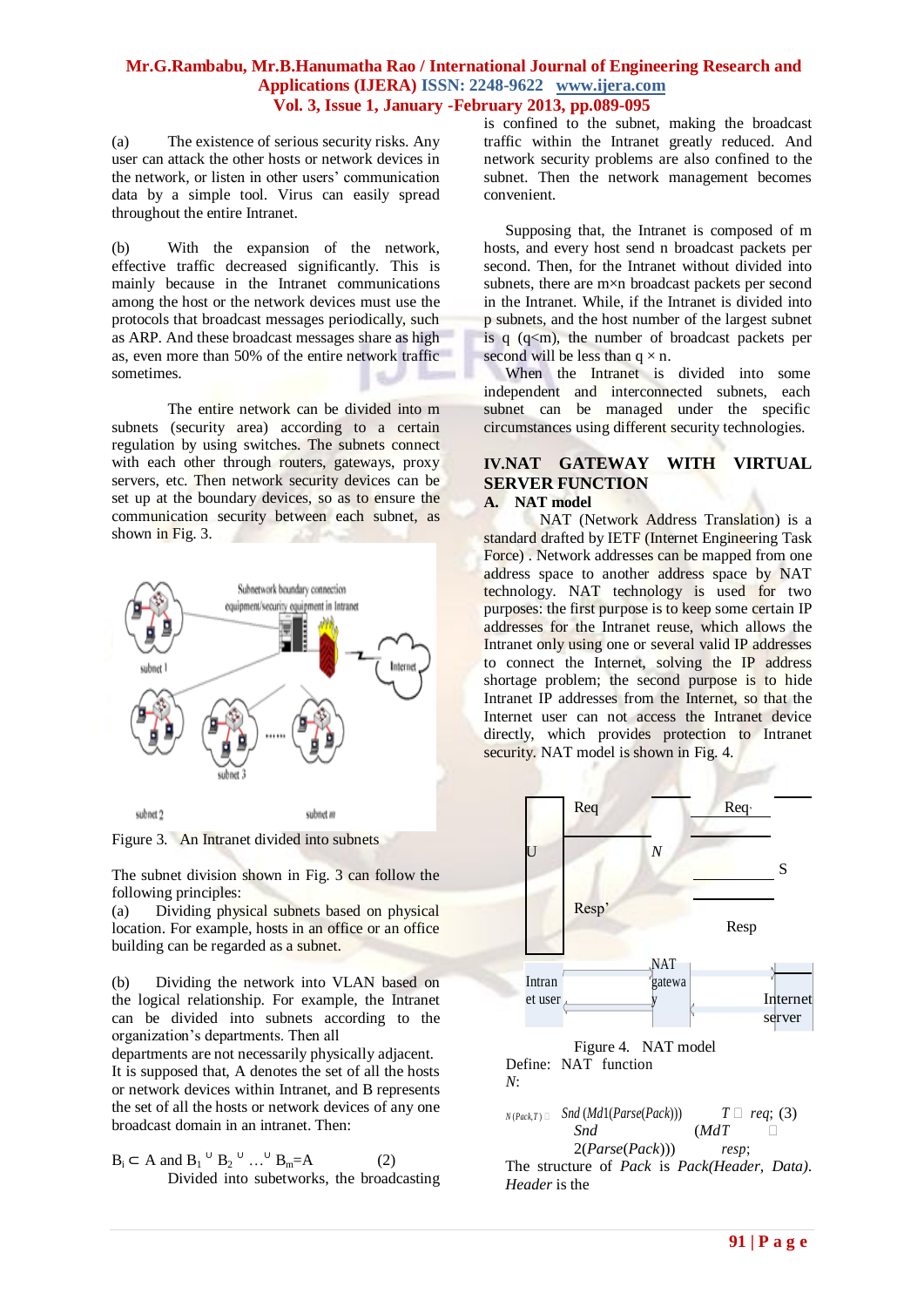*Pack*'s head; *Parse(Pack)* is used to parse *Pack* in order to obtain the source IP address and port number; *Md1(Pack)* changes the source IP address and port number obtained by parsing *Pack* into some certain unused public IP address and port number which are visible to the Internet; *Md2(Pack)* changes the destination IP address and port number obtained by parsing *Pack* into user's original request IP address and port number; S*nd (Pack)* sends *Pack* to specified destination, when *T* is a request packet from the intranet to the Internet, it is sent to the Internet destination host, and when *T* is a response packet returned from Internet, it is sent to the Intranet host.

#### **B***.* **Virtual server model**

Intranet is invisible to the Internet after using technologies such as NAT, therefore the Internet user can not access to the server in the Intranet. In this situation, a device can be deployed between the Intranets and Internet, which is equipped with at least two network interfaces respectively connected to the Intranet and Internet. The access procedure begin with an Internet host access to the external IP address and a special port of this device, then the device redirects this request to an actual Intranet server based on a set of predefined mapped rules, so far the virtual server technology is explained. Virtual server model is shown in Fig. 5.





Define: Virtual server function V

| V(Pack,T)                                                | $Snd$ ( <i>Md</i> $3(Parse(Pack))$ ) | req:  | (4) |
|----------------------------------------------------------|--------------------------------------|-------|-----|
|                                                          |                                      |       |     |
| <i>Snd</i> ( <i>Md</i> 4( <i>Parse</i> ( <i>Pack</i> ))) |                                      | resp: |     |

The structure of *Pack* is *Pack(Header, Data)*. *Header* is the Pack's head; *Parse(Pack)* is used to parse *Pack* in order to obtain the destination IP address and port number; *Md3(Pack)* changes the destination IP address and port number obtained by parsing *Pack* into IP address and port number of the real server in Intranet; *Md4(Pack)* changes the source IP address and port number obtained by parsing *Pack* into IP address and port number opening to the outside on the virtual server. *Snd(Pack)* sends *Pack* to specified destination, when *T* is a request packet from the extranet to the

Intranet, it is sent to the Intranet destination host, and when *T* is a response packet returned from Intranet, it is sent to the Internet host.

#### **C. NAT gateway model with virtual server function**

A model that combines NAT and virtual server has been proposed, and model is shown in Fig. 6.



Figure 6. The NAT model with virtual server function

In traditional NAT model, only host in the Intranet can be allowed to send request, and in order to access server located in Internet, the host's IP address and port number have been changed when they reached NAT gateway, so it is a single direction session application that only allows users from the Intranet to send request to the Internet. Usually, there is no problem to connect the Intranet and Intranet with NAT gateway, but if a NAT gateway is used as a border device to connect the subnet in Intranet, there are limits. For example, if security of subnet A has been guaranteed, users in subnet A can access resources in subnet B, at the same time, users in subnet B can access partial open resources in subnet A, and it can be concluded that whether using NAT or virtual server can not complete the such a task.

Define: NAT integrated with virtual server function *NV*

| Snd                   |                                        |
|-----------------------|----------------------------------------|
|                       | $(Md1(Parse(Pack)))$ T $\Box$ reg1;    |
|                       | (5)                                    |
| $NV$ (Pack, T) $\Box$ | Snd (MdT                               |
| 2(Parse(Pack))        | resp1;                                 |
| Snd                   |                                        |
|                       | $(Md3(Parse(Pack)))$ $T \square$ req2; |
|                       |                                        |
| Snd                   | (MdT)                                  |
|                       | 4(Parse(Pack))<br>resp2;               |

The structure of Pack is Pack(Header, Data). Header is the Pack's head; Parse(Pack) parses Pack to obtain the source IP address and port number; Md1(Pack) changes the source IP address and port number obtained by parsing Pack into some certain unused public IP address and port number which are visible to the Internet; Md2(Pack) changes the destination IP address and port number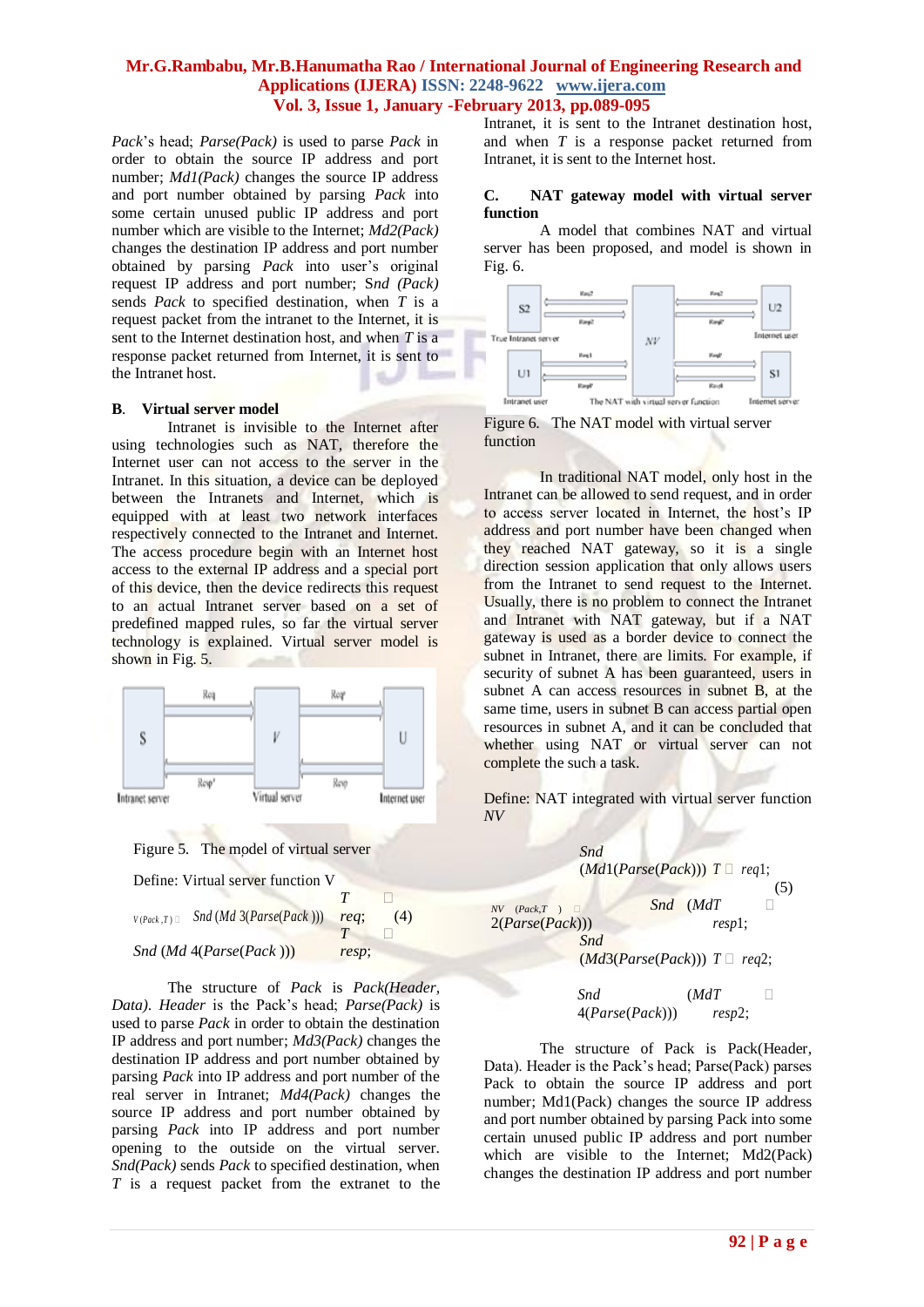obtained by parsing Pack into user's original request IP address and port number; Md3(Pack) changes the destination IP address and port number obtained by parsing *Pack* into IP address and port number of the true server in Intranet; *Md4(Pack)* changes the source IP address and port number obtained by parsing *Pack* into IP address and port number opening to the outside on the virtual server; *Snd(Pack)* sends *Pack* to specified destination.

## **V. BIDIRECTIONAL PROXY SERVER**

The so-called proxy server refers to an entity that replace client to process connection request to server. When the proxy server requires a connection from the client, it will verify the client's request, and then process the connection request under a specific security program. After delivering the handled request to the true server, the proxy server begins to wait the answer from the sever. When the answer arrived, the proxy server will do a further processing and at last send the handled answer to final client. Proxy server is usually deployed between the Intranet and the Internet, playing an intermediate role when Intranet users applying for the Internet service and acting as a firewall [5]. The advantage of proxy firewall is security. Since each connection between Internet and Intranet needs conversion of the proxy server, and being processed by security application purposely programmed for specific services such as HTTP, FTP, etc., and then the proxy server submits the request and answer itself without leaving any chance of direct session for the hosts both in the Intranet and Internet, thus avoiding the use of data driven type attack in Intranet. But there are limits when the proxy server tries to connect separate subnets in the Intranet. For example, under the premise that security is guaranteed, it is impossible for a proxy server to complete such a task: users in subnet A can access resource in subnet B while some specific users in subnet B can access to resource in subnet A. In order to achieve the above purpose, bidirectional proxy server model is proposed, and the model is shown in Fig. 7.



Figure 7.The model of bidirectional proxy server.

The model in Fig. 7 looks similar to the NAT model shown in Fig. 4, but they are different. First, NAT is unidirectional, while the proxy server is bidirectional and symmetric. User (U) and server $(S)$  in proxy server model are either in the Intranet or in the Internet. Second, the two models are in different levels. NAT model is in the network layer and transport layer while bidirectional proxy server model is in the application layer with more security [6].

Define: Proxy server function P

$$
\begin{array}{cc}\nP(Msg,T) \sqcup & Cont\_Snd\ (Parse(Msg)) & T \sqcup \ reg; \ _{(6)} \\ Cont & - & Snd \\ (Msg) & T \sqcup \ resp; \end{array}
$$

Msg is a application layer packet, and its structure is Msg(Header, Data). The value of Header varies with the application layer protocol; Parse(Msg) is used to parse Msg in order to obtain the URL in it. Based on the destination host and its port number obtained from the URL, Cont Snd(Msg) is used to establish a connection to the destination host and send the Msg to the specific destination host.

## **VI. ALLOCATION AND MANAGEMENT OF IP ADDRESS**

The rapid development of network makes it more and more extensive used, the number's increasing and the uneven levels of Internet users have also brought many problems to the network security and stability. The IP addresses embezzlement or abuse of Intranet is one of the problems. The main cause of IP addresses embezzlement or abuse is the scarcity of IP address resources and the existence of security vulnerability TCP/IP protocol. Therefore, developing an Intranet IP allocation and management system, and effectively auditing user behavior, what is important to guarantee the network security and service reliability[7][8].

In view of the specific circumstances of IP using in Intranet, a static IP address assignment and management scheme was proposed. The scheme is based on an improved DHCP protocol. It is the model shown in Fig. 8.



Figure 8. IP address management model.

Definition: IP address management function *M M(Msg1)=send(Msg2)* (7)

In equation (7), *Msg1* is a DHCP request that IP address management server *M* receives from the client C, or the ARP broadcast that *M* listen in from the client. When it is the DHCP request, the IP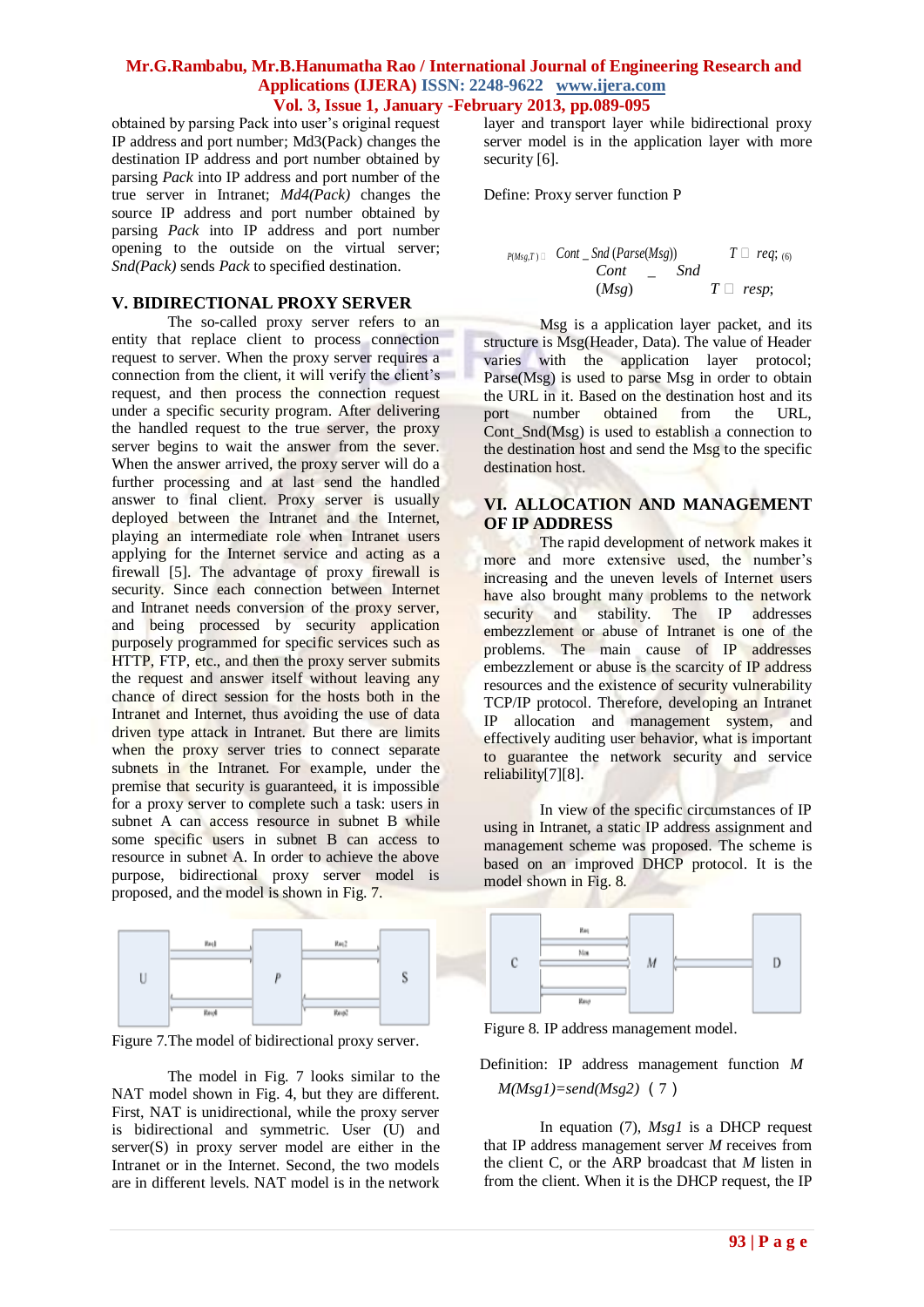address correspond to MIC address in *Msg1* will be found from the database D, and then the response message *Msg2* will be formed and sent back to the client C; if *Msg1* is the ARP messages that *M* listen from C, the MIC address and the IP address in and *Msg1* will be checked with the correspondence stored in database D. When there is inconsistent, an ARP response message *Msg2* will be formed according to the correspondence stored in D, and send to C. And then C considers that the IP address has been occupied, and abandons the IP addresses. So as to avoid IP addresses embezzlement or misuse.

## **VII. END TO END SECURE EXCHANGE OF IENTIFIABLE USER AND APPLICATION**

Discussed above is based on the existing network technologies to increase security measures in order to achieve the purpose of network security, but it is the practice of patching. In order to ensure real security, any data exchange between users should been done on the basis of user authentication, and different applications can be identified. Switches play an important role in the Intranet, which are the core of the entire network. Only a switch is integrated security mechanism, can Intranet security problems be solved fundamentally[9].

Common switch is just a simple forwarding device. When a common switch receives a frame from one port, based on the destination MAC address contained in the frame, it will forward the frame from some other port, as the forwarding model shown in Fig. 9.



Figure 9. Switch model

Define: switch forwarding function *F*

 $F(Frm) \Box$   $Fwd \Box$  *Send* (*Frm*) *Mic*  $d \in Po;$ (8) *Brd* \_ *Send Mic* \_ *d* ∉ (*Frm*) *AnyPo*; *Frm* is frame in data link layer, and its

structure is

*Frm(Header, Data)*. *Header* contains the source address *Mic\_s* and destination address *Mic\_d*. For the switch supporting VLAN, it requires checking whether the source and the destination belong to the same VLAN in the forwarding; for the 3-layer switch, it needs checking whether the souce and destination belong to the same subnet.

For the safety switch, functions such as security authentication, ACL(Access Control List) should be integrated into the switch, and user communication control from end to end should be carried out. ACL is an instruction list which is applied in the safety switch interface, telling the safety switch whether a frame can be received or not. ACL contains authentification. ACL contains certification flag, MAC address, network layer address, transport layer port, For example, A and B are two users who are connected by a security switch, and they have to pass the safety switch certificate before communicating, after adoption of certification, certification flag has been set, which indicates that the two sides can communicate, but not everything can be sent. For example, IP packets can be sent, but not IPX packets (distinguished via the network layer type); TCP messages can be sent, but not some of the ICMP messages with security risk, etc. (distinguished via the transport layer port); video conference can be holden via the network, but not the QQ chat (which can be distinguished by application type); a conversation can be allowed to startup by A, but not B(which can be controlled through the transmission direction in certification) and so on. In addition, it is also necessary for the security switch to have the flow control technology, which limit the traffic within a certain range and avoid the unlimited abuse of the switch bandwidth, like downloading a large number of files, worms' spread and so on. With the technology, the exception flow control is realized, and network congestion is avoided.

#### **VIII. CONCLUSIONS**

Aiming at the security requirement of the Intranet which is different from Internet, Intranet security architecture is proposed. In physical layer and data link layer, based on network switch the Intranet is divided into several parts as required. In network layer, making use of the NAT gateway integrated in virtual server the Intranet or its part is hidden to ensure its security, and at the same time the other part of the Intranet can securely access to the part of hidden resources. Using reliable IP address management and allocation mechanism the IP addresses are kept from being stolen or abused. In application layer, using bi-directional proxy server each part of the Intranet is separated, but the hosts can access each other based on application and user authority. The security switches are used to connect each separate part of the Intranet, based on application as well as user authorization to carry out network access control. The security architecture focuses on security guarantee of Intranet inside the traditional network boundary, and provides foundation framework to Intranet security which can ensure the reliability, usability,